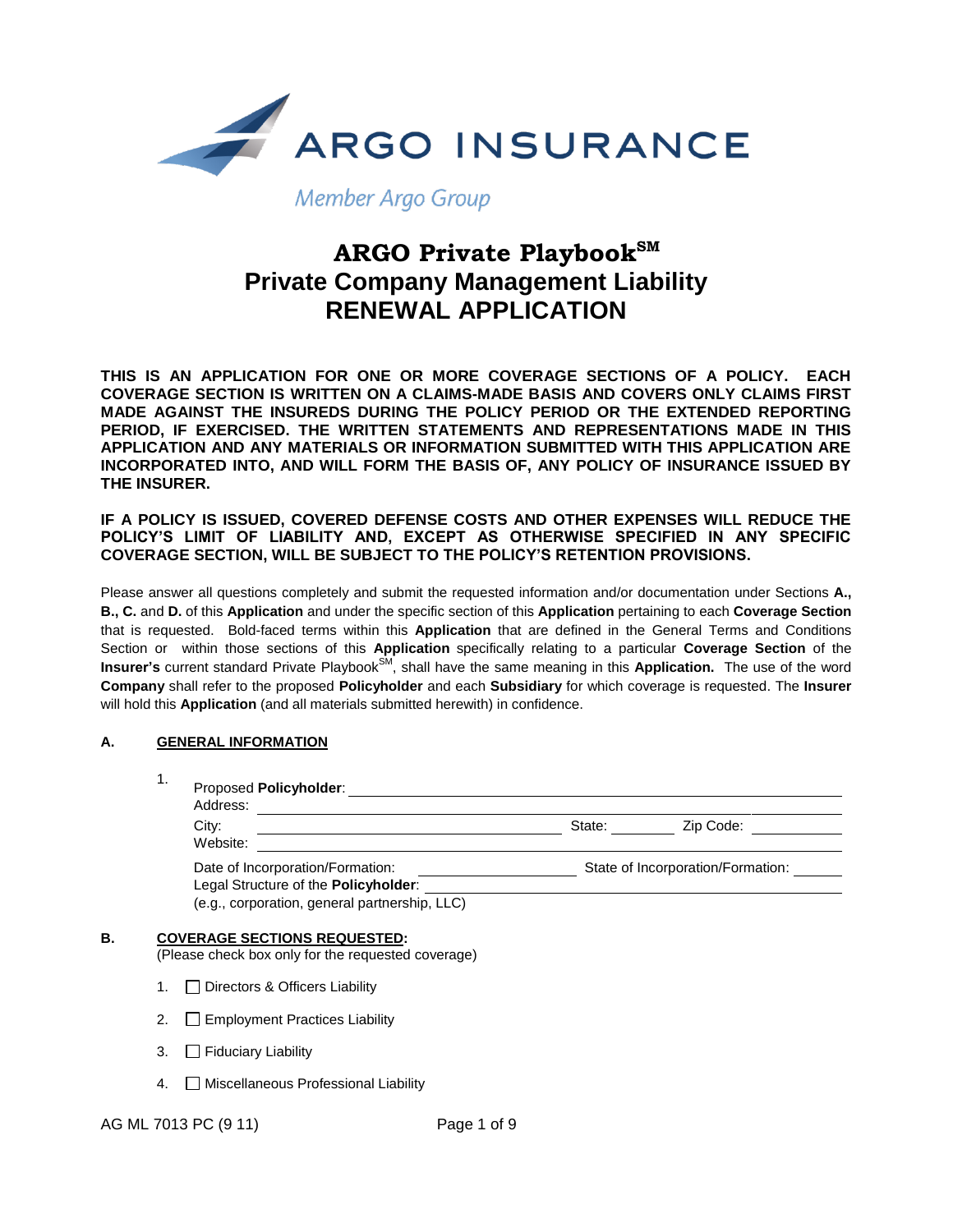## **C. LIMITS OF LIABILITY AND RETENTIONS REQUESTED:**

|                                | (If limits are to be shared with another Coverage Section, please specify that Coverage Section in the middle |  |
|--------------------------------|---------------------------------------------------------------------------------------------------------------|--|
| column labeled "Shared With.") |                                                                                                               |  |

|                                          | Limits | <b>Shared With</b> | <b>Retention</b> |
|------------------------------------------|--------|--------------------|------------------|
| A. Directors & Officers Liability        | \$     |                    |                  |
| <b>B.</b> Employment Practices Liability | \$     |                    |                  |
| C. Fiduciary Liability                   | Ψ      |                    |                  |
| D. Miscellaneous Professional Liability  | \$     |                    |                  |

1. If Employment Practices Liability is requested, is **Third Party Wrongful Act Coverage** requested?

| Yes | N٥ |
|-----|----|
|-----|----|

2. If Fiduciary Liability is requested, is Voluntary **Compliance Loss Coverage** requested?

| Yes | No |
|-----|----|
|-----|----|

## **D. COMPANY FINANCIAL INFORMATION**

*Please attach copies of the latest consolidated audited financial statements and annual reports.*

|                          | <b>CURRENT FISCAL YEAR</b> | <b>PRIOR FISCAL YEAR</b> |
|--------------------------|----------------------------|--------------------------|
|                          |                            |                          |
| Total revenue            |                            |                          |
| Total assets             |                            |                          |
| <b>Total Liabilities</b> |                            |                          |
| Net Income (Loss)        |                            |                          |
| <b>Total Equity</b>      |                            |                          |
|                          |                            |                          |

## **E. DIRECTORS & OFFICERS LIABILITY COVERAGE SECTION**

*Complete only if the Directors & Officers Liability Coverage Section is requested.* 

1. Does the **Company** have any securities that are subject to registration under the Securities Exchange Act of 1933 or are publicly traded but exempt from registration under the Securities Exchange Act of 1933?

|  | $\Box$ Yes $\Box$ No |  |
|--|----------------------|--|
|--|----------------------|--|

*If the response if Yes to question 1. above, please provide details.* 

2. Is there any owner or group of affiliated owners who directly or beneficially own 5% or more of the **Company's** outstanding common equity shares?  $□$  Yes  $□$  Yes  $□$  No

#### *If the response is Yes to question 2. above, please provide details.*

- 3. In the next twelve (12) months, does the **Company** contemplate or anticipate:
	- a. any registration of its securities under the Securities Exchange Act of 1933 or under any similar provision of state, local or foreign law?  $\Box$  Yes  $\Box$  No
	- b. issuing any securities that are exempt from registration under the Securities Exchange Act of 1933?  $\Box$  Yes  $\Box$  No
	- c. any merger, consolidation, acquisition, divestiture or sale of more than 10% of its total outstanding common equity shares?  $\square$  No common equity shares?

d. any liquidation, bankruptcy, reorganization or assignment for the benefit of creditors?  $\Box$  Yes  $\Box$  No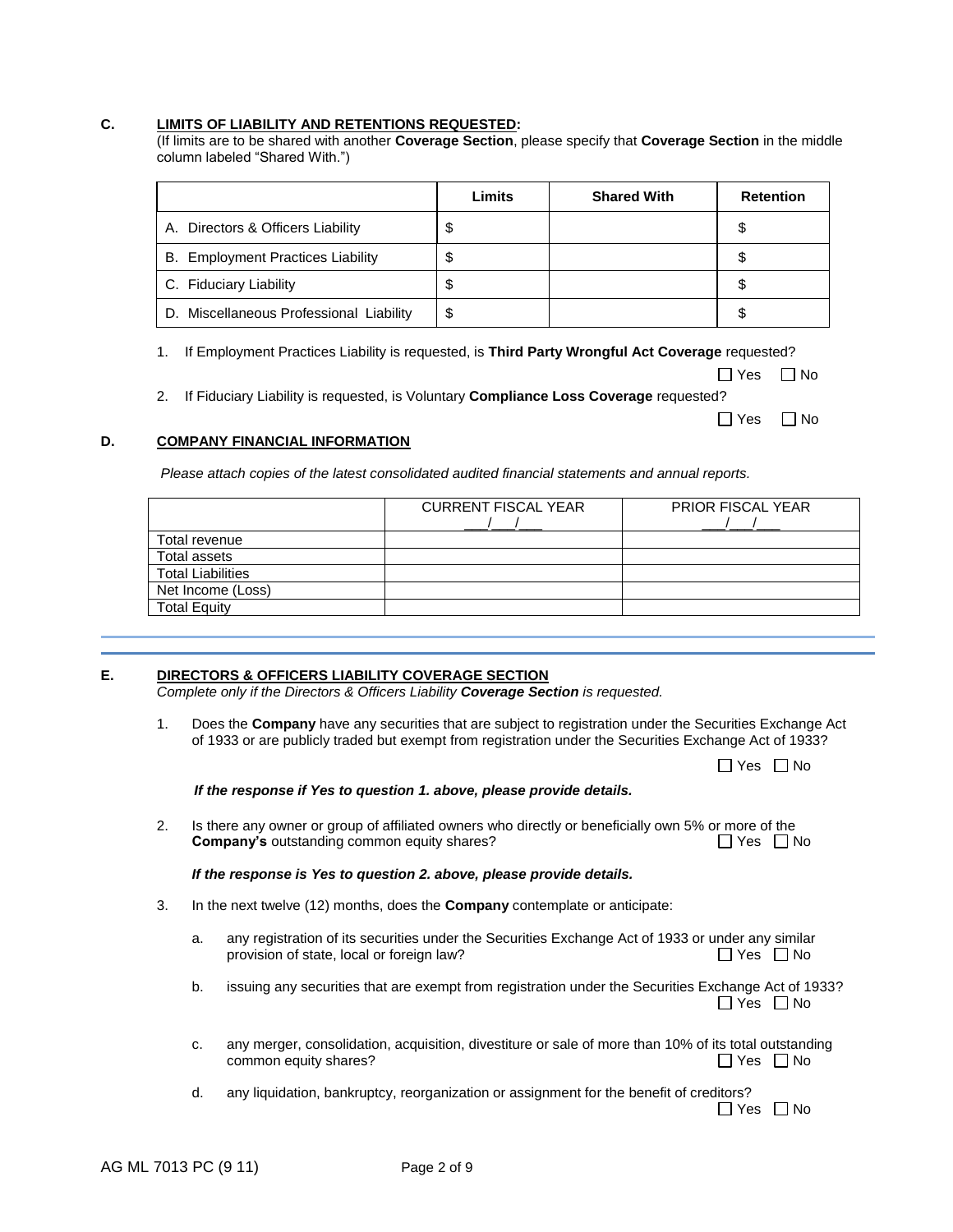#### *If the response is Yes to any of the questions in question 3. above, please provide details.*

4. In the past year, has any director, president, chief operating officer, chief financial officer or general counsel left or joined the **Company**?  $\Box$  Yes  $\Box$  No

*If the response is Yes to question 4. above, please provide details.*

5. In the past year, has any licensed attorney employed by the **Company** in his or her capacity as such been disciplined, reprimanded, disbarred, suspended or refused admission by any court or governmental agency having jurisdiction over attorney licensing? agency having jurisdiction over attorney licensing?

#### *If the response is Yes to question 5., please provide details.*

- 6. Please provide the following material unless such material has already been provided in connection with a prior application to the **Insurer** for a policy or **Coverage Section** for which the coverage applied for is a renewal and such information, in the form previously provided, has not changed**.**
	- a. Charter, by-laws, articles of incorporation or other similar document pertaining to the formation or governance of the **Company**.
	- b. Any corporate indemnification agreement providing for the indemnification of **Insured Persons**.
	- c. A complete list of all directors of the **Company** by name and date of nomination to the board.

### **F. EMPLOYMENT PRACTICES LIABILITY COVERAGE SECTION**

*Complete only if the Employment Practices Liability Coverage Section is requested*.

- 1. **WORKFORCE INFORMATION** (Responses to encompass information for the **Company**, including all **Subsidiaries**)
	- a. Total number of **Employees**:
	- b. Break down of **Employees**:

| Type of <b>Employee</b>                                        | <b>Current Total Number</b> | Total Number One Year Ago |
|----------------------------------------------------------------|-----------------------------|---------------------------|
| Domestic (Full Time)                                           |                             |                           |
| Domestic (Part time, seasonal,<br>temporary and or volunteers) |                             |                           |
| Foreign (ROW- Full time and part time)                         |                             |                           |
| <b>Independent Contractors</b>                                 |                             |                           |
| <b>Leased Employees</b>                                        |                             |                           |

c. Total number of **Employees** located in the following jurisdictions:

| Jurisdiction         | <b>Percent of Total Employees</b> |
|----------------------|-----------------------------------|
| California           | %                                 |
| District of Columbia | ℅                                 |
| Florida              | $\%$                              |
| Michigan             | ℅                                 |
| New Jersey           | %                                 |
| New York             | %                                 |
| Texas                | %                                 |
|                      |                                   |

- d. Percentage of **Employees** unionized: \_\_\_\_%
- e. Are any collective bargaining agreements pertaining to unionized **Employees** coming up for renewal in the next 12 months?

 $\Box$  Yes  $\Box$  No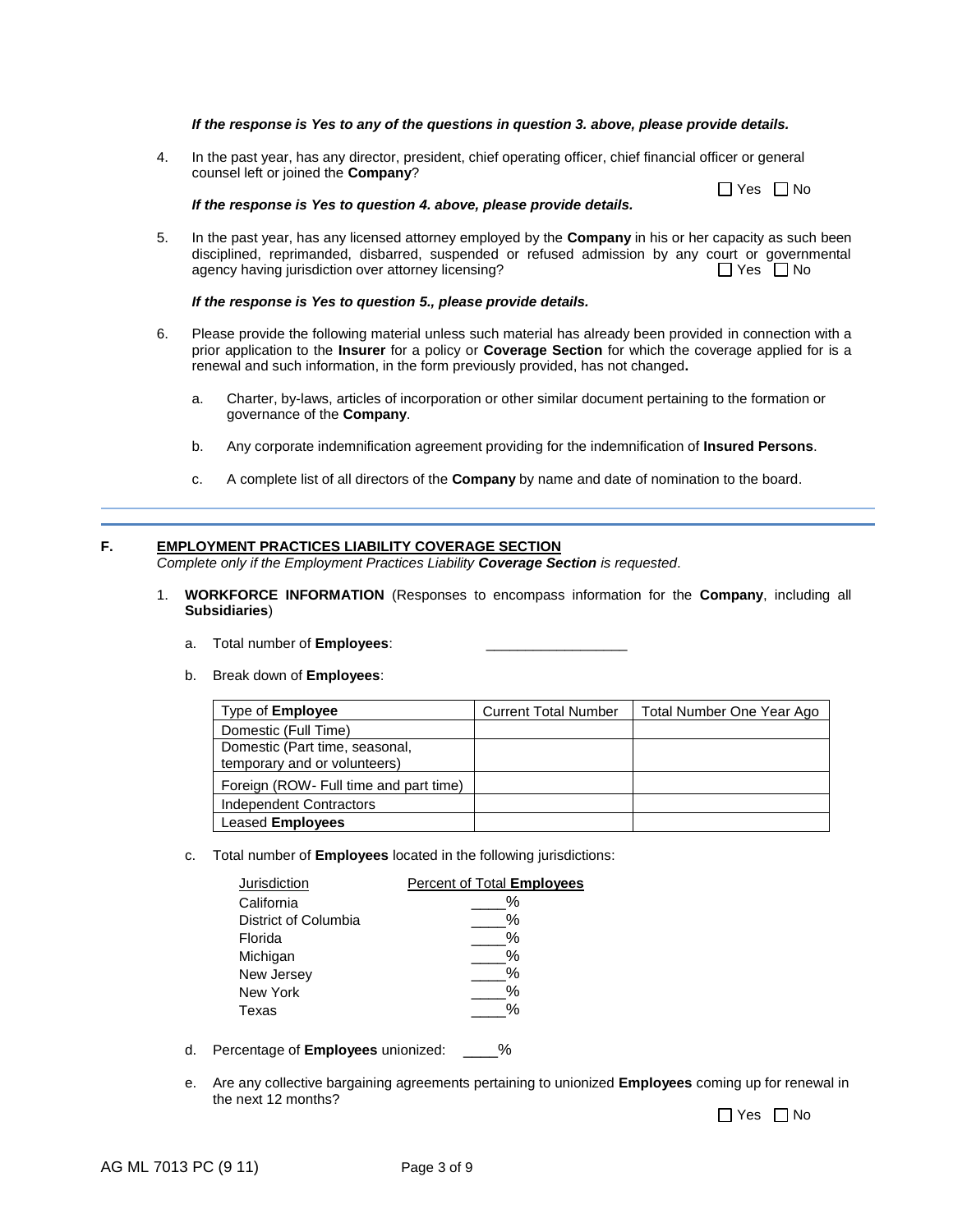#### *If the response is Yes to question 1.e above, please provide details.*

f. **Employee** turnover rate: Current Fiscal Year: \_\_\_\_\_\_\_\_ Prior Fiscal Year: \_\_\_\_\_\_\_\_

g. Percentage of **Employees** earning:

| Compensation           | Percent of <b>Employees</b> |
|------------------------|-----------------------------|
| Less than \$50,000     | %                           |
| \$50,000 to \$100,000  | %                           |
| \$100,001 to \$250,000 | %                           |
| Greater than \$250,000 |                             |

- 2. Please provide the following material unless such material has already been provided in connection with a prior application to the **Insurer** for a policy or **Coverage Section** for which the coverage applied for is a renewal and such information, in the form previously provided, has not changed**.** Please provide copies of any documents previously provided that have been amended or updated.
	- a. Employee Handbook and Guidelines.
	- b. Human Resource Policies and Procedures.
	- c. If **Third Party Wrongful Act Coverage** is requested, copies of policies and procedures pertaining to notice to responsible senior management of complaints of **Discrimination** against, or **Harassment** of, individuals other than **Employees** or applicants for employment.
	- d. If the **Company** is a contractor with the federal government, copies of the **Company's** affirmative action plan and the results of any OFCCP audit.
	- e. Please provide copies of the most recent EEOC-1 report(s) for the **Company**.

### **G. FIDUCIARY COVERAGE SECTION**

*Complete only if the Fiduciary Liability Coverage Section is requested*.

1. PLAN INFORMATION

Please provide the following information for each **Plan** for which coverage is requested:

| <b>Plan Name and Plan</b><br>Number | Type of Plan * | Number of<br>Participants | Market Value of Plan<br>Assets | <b>Plan Status **</b> |
|-------------------------------------|----------------|---------------------------|--------------------------------|-----------------------|
|                                     |                |                           |                                |                       |
|                                     |                |                           |                                |                       |
|                                     |                |                           |                                |                       |
|                                     |                |                           |                                |                       |

\* Welfare (W); Defined Benefit (DB); Defined Contribution (DB); (**ESOP**); Other (O)

\*\* Active (A); Merged (M); Sold (S); Terminated (T); Frozen (F)

|  | 2. Are any <b>Plans</b> over funded or under funded by more than 15%? | $\Box$ Yes $\Box$ No |  |
|--|-----------------------------------------------------------------------|----------------------|--|
|--|-----------------------------------------------------------------------|----------------------|--|

- 3. Are any of the **Plans'** assets invested in securities of, or issued by, the **Company**?  $\Box$  Yes  $\Box$  No
	- a. If Yes, are the investments in such securities directed by, or at the discretion of, **Plan** participants?

| b. If Yes, what percentage of the <b>Company's</b> shares held in any such <b>Plans</b> ? |            | % |
|-------------------------------------------------------------------------------------------|------------|---|
| c. If Yes, is any such <b>Plan</b> an <b>ESOP</b> ?                                       | IIYes □No  |   |
| d. If the answer to c. above is Yes, is the <b>ESOP</b> leveraged?                        | □ Yes □ No |   |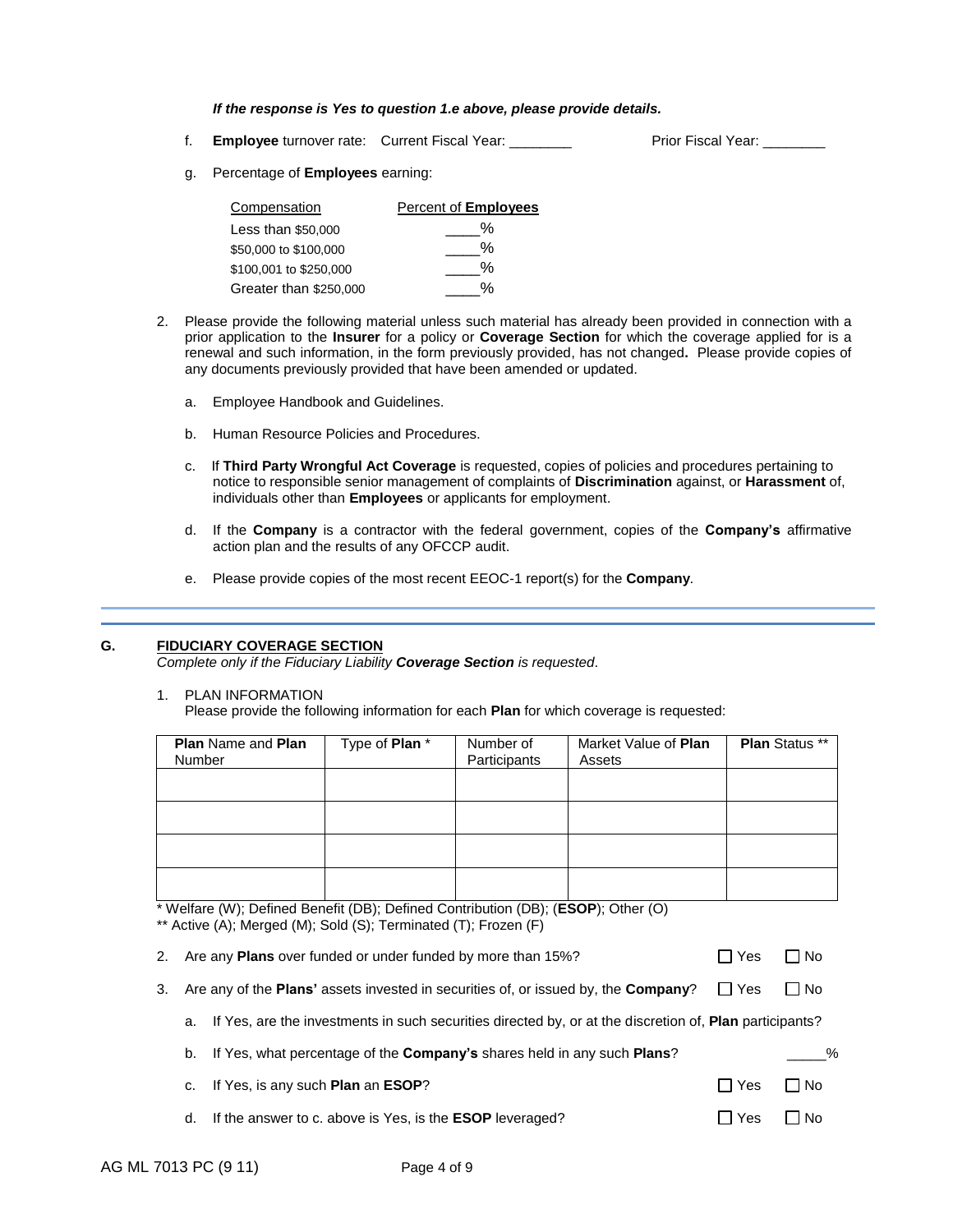| 4.                                                                                                                                                                                              | Have any <b>Plan</b> benefits been modified during the policy period of the expiring policy? $\Box$ Yes                                                                                                                                                                               |               | $\Box$ No |  |
|-------------------------------------------------------------------------------------------------------------------------------------------------------------------------------------------------|---------------------------------------------------------------------------------------------------------------------------------------------------------------------------------------------------------------------------------------------------------------------------------------|---------------|-----------|--|
| 5.                                                                                                                                                                                              | Are any modifications to Plan benefits contemplated in the next year?                                                                                                                                                                                                                 | $\Box$ Yes    | $\Box$ No |  |
| (For the purposes of questions 4. and 5. a modification of benefits includes an increase in participants' share of<br>costs.)                                                                   |                                                                                                                                                                                                                                                                                       |               |           |  |
| 6.                                                                                                                                                                                              | Are any Plans managed by independent third party administrator(s) or investment manager(s)?                                                                                                                                                                                           | $\Box$ Yes    | l INo     |  |
|                                                                                                                                                                                                 | If Yes, how often is the performance of any such third party reviewed?<br>a.                                                                                                                                                                                                          |               |           |  |
|                                                                                                                                                                                                 | If Yes, how often are guidelines or contracts governing the conduct and responsibilities of such third<br>b.<br>parties reviewed?                                                                                                                                                     |               |           |  |
|                                                                                                                                                                                                 | If Yes, is there a written procedure that is followed to assess the reasonableness of fees charged to or<br>c.<br>paid by the Plans for the services of such administrators or investment managers, including the fees<br>relating to investments recommended by investment managers? | ∏ Yes         | $\Box$ No |  |
| 7.                                                                                                                                                                                              | Does the Company have any non-qualified Plans?                                                                                                                                                                                                                                        | $\Box$ Yes    | $\Box$ No |  |
| 8.                                                                                                                                                                                              | Do all Plans conform to standards of eligibility, participation, vesting and other provisions of Employee<br><b>Benefits Law?</b>                                                                                                                                                     | □ Yes         | $\Box$ No |  |
| 9.                                                                                                                                                                                              | Are Plans reviewed annually to assure that there are no violations of any Plan trust agreements or party in<br>interest rules or any prohibited transactions?                                                                                                                         | ∃ Yes         | □ No      |  |
| 10. Have any Plans been terminated, suspended, merged, dissolved, or converted to a cash balance plan<br>$\Box$ No<br>within the last two years?<br>∏ Yes                                       |                                                                                                                                                                                                                                                                                       |               |           |  |
|                                                                                                                                                                                                 | 11. Is any transaction described in question 10. contemplated in the next year?                                                                                                                                                                                                       | $\Box$ Yes    | $\Box$ No |  |
|                                                                                                                                                                                                 | 12. Are there any outstanding delinquent contributions to any Plan?                                                                                                                                                                                                                   | $\Box$ Yes    | $\Box$ No |  |
|                                                                                                                                                                                                 | 13. Has any <b>Plan</b> requested or contemplated filing a request for a waiver of contributions?                                                                                                                                                                                     | ∩ Yes         | $\Box$ No |  |
|                                                                                                                                                                                                 | 14. Are Plan participants educated annually regarding investment alternatives?                                                                                                                                                                                                        | $\square$ Yes | $\Box$ No |  |
| If the response is Yes to questions 2., 4., 5., 7., 10., 11., 12. or 13. above, please provide details.<br>If the response is No to questions 6.c, 8., 9. or 14. above, please provide details. |                                                                                                                                                                                                                                                                                       |               |           |  |

- 15. Please provide copies of the following materials:
	- a. Copies of the latest audited financials for the five largest **Plans** as measured by the value of **Plan**  assets. (If the assets of any such **Plan** are held in a Master Trust, please provide the Master Trust investment portfolio).
	- b. Copies of the latest audited financials for any **Plan** whose assets **i**nclude securities of, or issued by, the **Company**).

# **H. MISCELLANEOUS PROFESSIONAL LIABILITY COVERAGE SECTION**

*Complete only if the Miscellaneous Professional Liability Coverage Section is requested*.

- 1. Please describe in detail the **Professional Services** for which coverage is requested. \_\_\_\_\_\_\_\_\_\_\_\_\_
- 2. Does the **Company** engage in any business, including providing any **Professional Services**, for which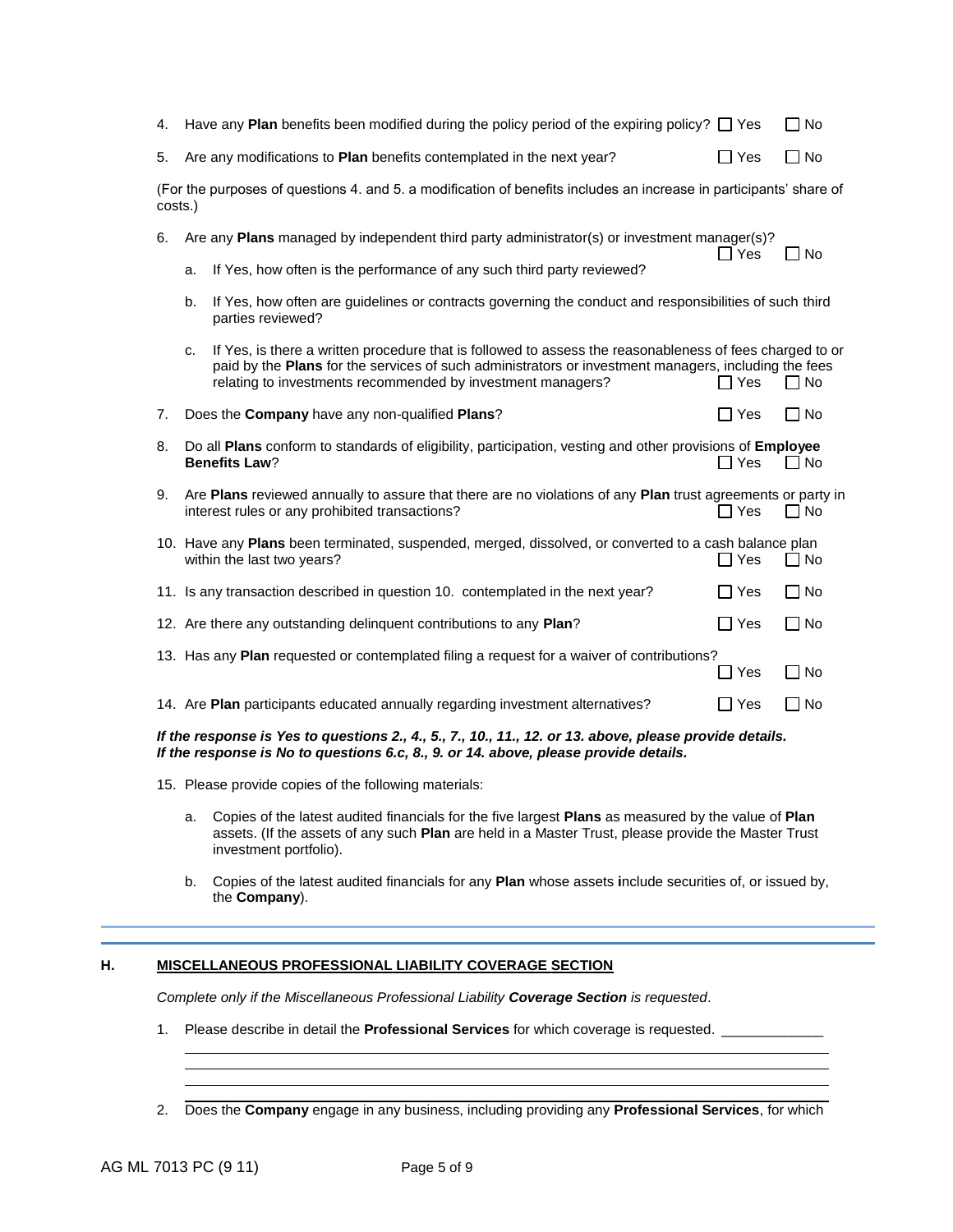coverage is not requested?

 $\Box$  Yes  $\Box$  No

#### *If the response is Yes to question 2. above, please provide details.*

3. Please provide the following financial information:

| <b>TYPE OF</b><br><b>PROFESSIONAL</b><br><b>SERVICES</b> | <b>TOTALREVENUES</b><br><b>PRIOR FISCAL YEAR</b> | <b>TOTALREVENUES</b><br><b>CURRENT FISCAL YEAR</b> | PERCENTAGE OF<br><b>PROFESSIONAL</b><br><b>SERVICE REVENUE</b><br><b>VS TOTAL REVENUE</b><br>OF POLICY HOLDER |
|----------------------------------------------------------|--------------------------------------------------|----------------------------------------------------|---------------------------------------------------------------------------------------------------------------|
|                                                          |                                                  |                                                    | <b>CURRENT FISCAL</b><br><b>YEAR</b>                                                                          |
|                                                          |                                                  |                                                    |                                                                                                               |
|                                                          |                                                  |                                                    |                                                                                                               |
|                                                          |                                                  |                                                    |                                                                                                               |
|                                                          |                                                  |                                                    |                                                                                                               |
|                                                          |                                                  |                                                    |                                                                                                               |
|                                                          |                                                  |                                                    |                                                                                                               |

4. In the past year, has the **Company** provided **Professional Services** to any **Affiliate,** including any **Subsidiary**, or to any entity in which the **Company** or any person proposed for insurance has an ownership interest?

*If the response is Yes to question 4. above, please provide details.* 

5. In the past year, has the **Company** provided **Professional Services** to any customer or client that has generated more than 20% of gross annual revenues?

| $\Box$ Yes $\Box$ No |  |  |  |
|----------------------|--|--|--|
|----------------------|--|--|--|

 $\Box$  Yes  $\Box$  No

#### *If the response is Yes to question 5. above, please provide details.*

- 6. In the past year, has the **Company** used any independent contractors or subcontractor in providing **Professional Services?** Yes No Material Services in the service of the service of the service of the service of the service of the service of the service of the service of the service of the service of the service of the
	- a. If the response is Yes to question 6. above, please provide details, including the nature of the work provided by the independent contractors or subcontractors, and the frequency with which such independent contractors or subcontractors have been used
	- b. If the response is Yes to Question 6. above, what percentage of the time have written contracts with independent contractors or subcontractors been used? \_\_\_%
- 7. If written contracts with independent contractors or subcontractors have been used in the past year:
	- a. What percentage of such contracts has required the contractor or sub-contractor to indemnify any proposed **Insured(s)**? \_\_\_\_%
	- b. What percentage of such contracts has required the contractor or sub-contractor to maintain errors and omissions insurance? \_\_\_\_%
- 8. In the past year, what percentage of Professional Services has been rendered pursuant to written contracts with the client or customer? %
- 9. If written contracts with customers or clients have been used in the past year, what percentage of such contracts contained guarantees or warranties? \_\_\_%
- 10. Are any of the individuals proposed for insurance required to maintain licenses in order to provide **Professional Services?** Yes No and Services and Services of No. 2009 No. 2012 No. 2012 No. 2012 No. 2012 No. 2013

*If the response is Yes to question 10. above, please provide details regarding the nature of the licenses that must be maintained.*

### **I. REPRESENTATIONS**

AG ML 7013 PC (9 11) Page 6 of 9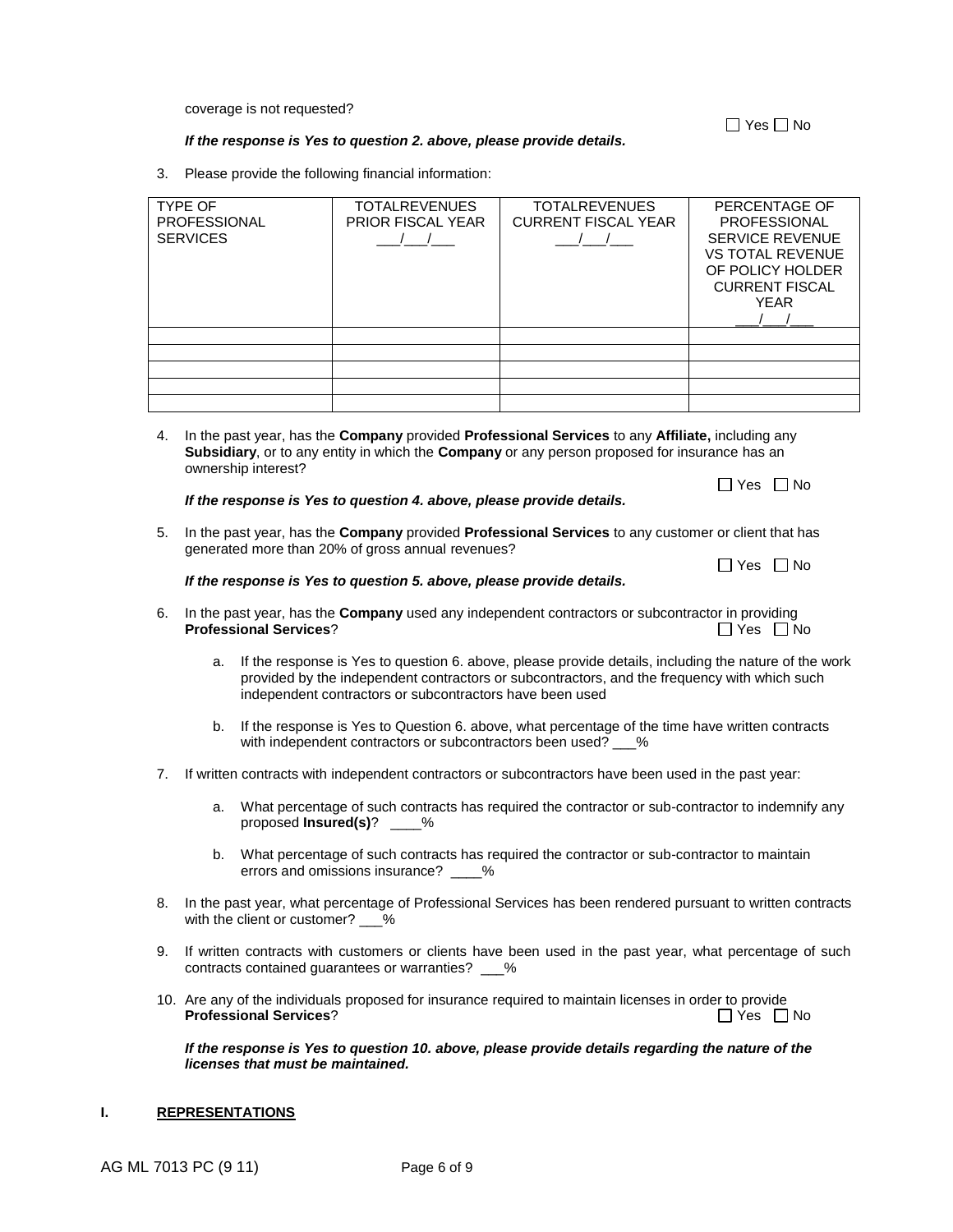**The undersigned authorized officer of the Proposed Policyholder declares on behalf of the Proposed Policyholder and all persons and entities proposed for insurance that the statements set forth in this Application, including any supplemental application section for any particular Coverage Section, are true. It is understood that the accurateness and completeness of the statements in this Application, including material submitted to the Insurer, are relied upon by the Insurer, and shall be the basis of the policy of insurance, if issued, and shall be deemed incorporated herein.** 

**The undersigned officer of the Proposed Policyholder agrees that if the information supplied on this Application changes between the date of this Application and the effective date of the insurance that he/she will immediately notify the Insurer of such changes, and the Insurer may withdraw or modify any outstanding quotations or authorizations or agreements to bind the insurance.** 

Signing this **Application** does not bind the applicant or the **Insurer** to issue an insurance policy, but it is agreed that this **Application** shall be the basis of the contract should a policy be issued, and it will be attached to and become part of the Policy.

## **FRAUD PREVENTION WARNINGS**

**NOTICE**: ANY PERSON WHO KNOWINGLY, OR KNOWINGLY ASSISTS ANOTHER, FILES AN APPLICATION FOR INSURANCE OR CLAIM CONTAINING ANY FALSE, INCOMPLETE OR MISLEADING INFORMATION FOR THE PURPOSE OF DEFRAUDING OR ATTEMPTING TO DEFRAUD AN INSURANCE COMPANY MAY BE GUILTY OF A CRIME AND MAY BE SUBJECT TO CRIMINAL AND CIVIL PENALTIES AND LOSS OF INSURANCE BENEFITS.

**NOTICE TO ARKANSAS APPLICANTS**: ANY PERSON WHO KNOWINGLY PRESENTS A FALSE OR FRAUDULENT CLAIM FOR PAYMENT OF A LOSS OR BENEFIT, OR KNOWINGLY PRESENTS FALSE INFORMATION IN AN APPLICATION FOR INSURANCE IS GUILTY OF A CRIME AND MAY BE SUBJECT TO FINES AND CONFINEMENT IN PRISON.

**NOTICE TO COLORADO APPLICANTS**: IT IS UNLAWFUL TO KNOWINGLY PROVIDE FALSE, INCOMPLETE, OR MISLEADING FACTS OR INFORMATION TO AN INSURANCE COMPANY FOR THE PURPOSE OF DEFRAUDING OR ATTEMPTING TO DEFRAUD THE COMPANY. PENALTIES MAY INCLUDE IMPRISONMENT, FINES, DENIAL OF INSURANCE AND CIVIL DAMAGES. ANY INSURANCE COMPANY OR AGENT OF AN INSURANCE COMPANY WHO KNOWINGLY PROVIDES FALSE, INCOMPLETE, OR MISLEADING FACTS OR INFORMATION TO A POLICYHOLDER OR CLAIMANT FOR THE PURPOSE OF DEFRAUDING OR ATTEMPTING TO DEFRAUD THE POLICYHOLDER OR CLAIMANT WITH REGARD TO A SETTLEMENT OR AWARD PAYABLE FOR INSURANCE PROCEEDS SHALL BE REPORTED TO THE COLORADO DIVISION OF INSURANCE WITHIN THE DEPARTMENT OF REGULATORY AGENCIES.

**NOTICE TO DISTRICT OF COLUMBIA APPLICANTS**: WARNING: IT IS A CRIME TO PROVIDE FALSE OR MISLEADING INFORMATION TO AN INSURER FOR THE PURPOSE OF DEFRAUDING THE INSURER OR ANY OTHER PERSON. PENALTIES INCLUDE IMPRISONMENT AND/OR FINES. IN ADDITION, AN INSURER MAY DENY INSURANCE BENEFITS IF FALSE INFORMATION MATERIALLY RELATED TO A CLAIM WAS PROVIDED BY THE APPLICANT.

**NOTICE TO FLORIDA APPLICANTS**: ANY PERSON WHO KNOWINGLY AND WITH INTENT TO INJURE, DEFRAUD, OR DECEIVE ANY INSURANCE COMPANY FILES A STATEMENT OF CLAIM OR APPLICATION CONTAINING ANY FALSE, INCOMPLETE OR MISLEADING INFORMATION IS GUILTY OF A FELONY OF THE THIRD DEGREE.

**NOTICE TO HAWAII APPLICANTS**: FOR YOUR PROTECTION, HAWAII LAW REQUIRES YOU TO BE INFORMED THAT PRESENTING A FRAUDULENT CLAIM FOR PAYMENT OF A LOSS OR BENEFIT IS A CRIME PUNISHABLE BY FINES OR IMPRISONMENT, OR BOTH.

**NOTICE TO KENTUCKY APPLICANTS**: ANY PERSON WHO KNOWINGLY AND WITH INTENT TO DEFRAUD ANY INSURANCE COMPANY OR OTHER PERSON FILES AN APPLICATION FOR INSURANCE CONTAINING ANY MATERIALLY FALSE INFORMATION OR CONCEALS, FOR THE PURPOSE OF MISLEADING, INFORMATION CONCERNING ANY FACT MATERIAL THERETO COMMITS A FRAUDULENT INSURANCE ACT, WHICH IS A CRIME.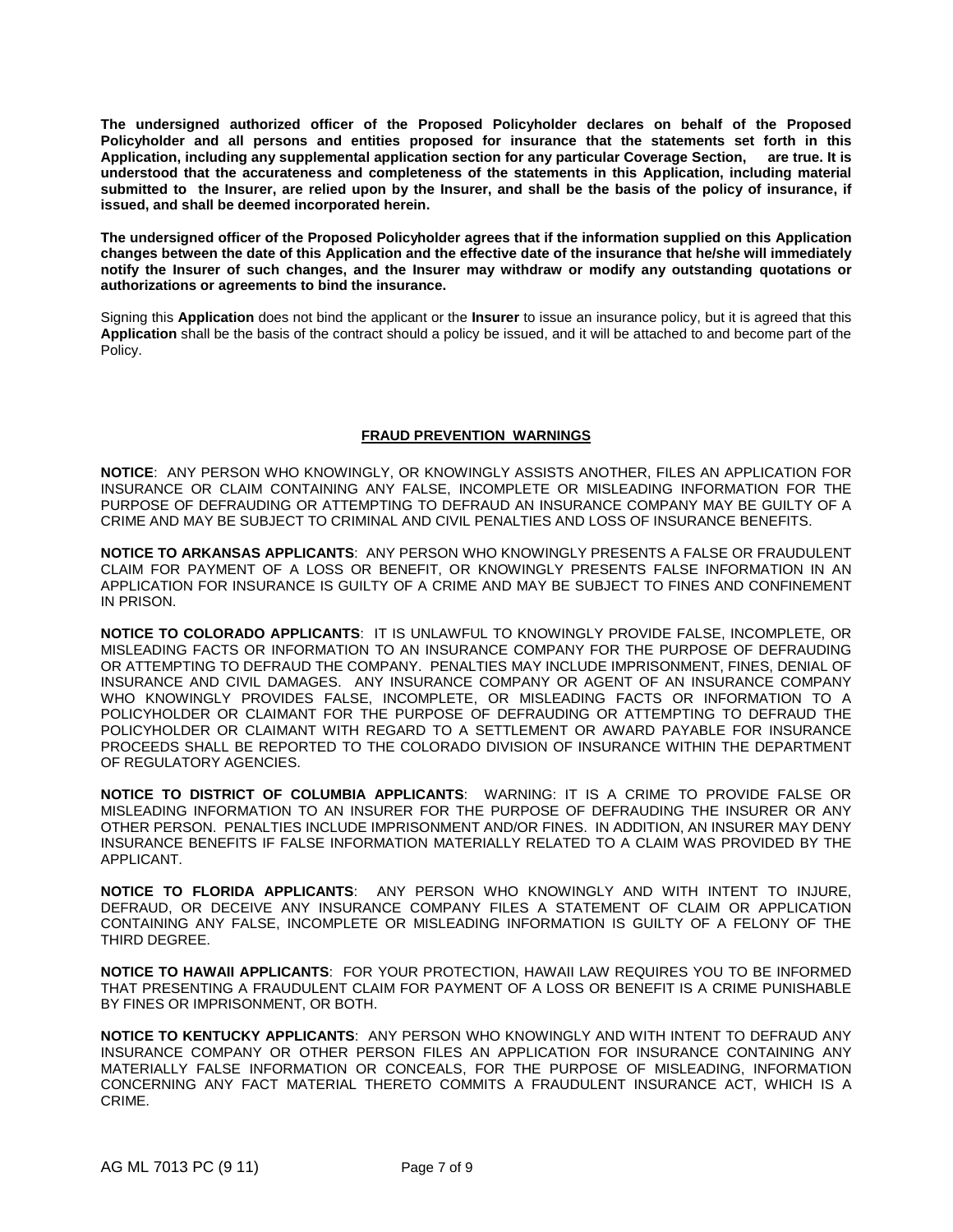**NOTICE TO LOUISIANA APPLICANTS**: ANY PERSON WHO KNOWINGLY PRESENTS A FALSE OR FRAUDULENT CLAIM FOR PAYMENT OF A LOSS OR BENEFIT OR KNOWINGLY PRESENTS FALSE INFORMATION IN AN APPLICATION FOR INSURANCE IS GUILTY OF A CRIME AND MAY BE SUBJECT TO FINES AND CONFINEMENT IN PRISON.

**NOTICE TO MAINE APPLICANTS**: IT IS A CRIME TO KNOWINGLY PROVIDE FALSE, INCOMPLETE OR MISLEADING INFORMATION TO AN INSURANCE COMPANY FOR THE PURPOSE OF DEFRAUDING THE COMPANY. PENALTIES MAY INCLUDE IMPRISONMENT, FINES OR A DENIAL OF INSURANCE BENEFITS.

**NOTICE TO MARYLAND APPLICANTS**: ANY PERSON WHO KNOWINGLY AND WILLFULLY PRESENTS A FALSE OR FRAUDULENT CLAIM FOR PAYMENT OF A LOSS OR BENEFIT OR WHO KNOWINGLY AND WILLFULLY PRESENTS FALSE INFORMATION IN AN APPLICATION FOR INSURANCE IS GUILTY OF A CRIME AND MAY BE SUBJECT TO FINES AND CONFINEMENT IN PRISON.

**NOTICE TO NEW JERSEY APPLICANTS**: ANY PERSON WHO INCLUDES ANY FALSE OR MISLEADING INFORMATION ON AN APPLICATION FOR AN INSURANCE POLICY IS SUBJECT TO CRIMINAL AND CIVIL PENALTIES.

**NOTICE TO NEW MEXICO APPLICANTS**: ANY PERSON WHO KNOWINGLY PRESENTS A FALSE OR FRAUDULENT CLAIM FOR PAYMENT OF A LOSS OR BENEFIT OR KNOWINGLY PRESENTS FALSE INFORMATION IN AN APPLICATION FOR INSURANCE IS GUILTY OF A CRIME AND MAY BE SUBJECT TO CIVIL FINES AND CRIMINAL PENALTIES.

**NOTICE TO OHIO APPLICANTS**: ANY PERSON WHO, WITH INTENT TO DEFRAUD KNOWINGLY THAT HE IS FACILITATING A FRAUD AGAINST AN INSURER, SUBMITS AN APPLICATION OR FILES A CLAIM CONTAINING A FALSE OR DECEPTIVE STATEMENT IS GUILTY OF INSURANCE FRAUD.

**NOTICE TO OKLAHOMA APPLICANTS**: WARNING: ANY PERSON WHO KNOWINGLY, AND WITH INTENT TO INJURE, DEFRAUD OR DECEIVE ANY INSURER, MAKES ANY CLAIM FOR THE PROCEEDS OF AN INSURANCE POLICY CONTAINING ANY FALSE, INCOMPLETE OR MISLEADING INFORMATION IS GUILTY OF A FELONY.

**NOTICE TO OREGON APPLICANTS**: ANY PERSON WHO, WITH INTENT TO DEFRAUD OR KNOWING THAT HE IS FACILITATING A FRAUD AGAINST AN INSURER, SUBMITS A APPLICATION OR FILES A CLAIM CONTAINING A FALSE OR DECEPTIVE STATEMENT MAY BE GUILTY OF INSURANCE FRAUD.

**NOTICE TO PENNSYLVANIA APPLICANTS**: ANY PERSON WHO KNOWINGLY AND WITH INTENT TO DEFRAUD ANY INSURANCE COMPANY OR OTHER PERSON FILES AN APPLICATION FOR INSURANCE OR STATEMENT OF CLAIM CONTAINING ANY FACT MATERIALLY FALSE INFORMATION OR CONCEAL FOR THE PURPOSE OF MISLEADING, INFORMATION CONCERNING ANY FACT MATERIAL THERETO, COMMITS A FRAUDULENT INSURANCE ACT, WHICH IS A CRIME AND SUBJECTS SUCH PERSON TO CRIMINAL AND CIVIL PENALTIES.

**NOTICE TO PUERTO RICO APPLICANTS**: ANY PERSON WHO KNOWINGLY AND WITH THE INTENTION TO DEFRAUD INCLUDES FALSE INFORMATION IN AN APPLICATION FOR INSURANCE OR FILE, ASSIST OR ABET IN THE FILING OF A FRAUDULENT CLAIM TO OBTAIN PAYMENT OF A LOSS OR OTHER BENEFIT, OR FILES MORE THAN ONE CLAIM FOR THE SAME LOSS OR DAMAGE, COMMITS A FELONY AND IF FOUND GUILTY SHALL BE PUNISHED FOR EACH VIOLATION WITH A FINE OF NO LESS THAN FIVE THOUSANDS DOLLARS (\$5,000), NOT TO EXCEED TEN THOUSANDS DOLLARS (\$10,000); OR IMPRISONED FOR A FIXED TERM OF THREE (3) YEARS, OR BOTH. IF AGGRAVATING CIRCUMSTANCES EXIST, THE FIXED JAIL TERM MAY BE INCREASED TO A MAXIMUM OF FIVE (5) YEARS; AND IF MITIGATING CIRCUMSTANCES ARE PRESENT, THE JAIL TERM MAY BE REDUCED TO A MINIMUM OF TWO (2) YEARS.

**NOTICE TO TENNESSEE APPLICANTS**: IT IS A CRIME TO KNOWINGLY PROVIDE FALSE, INCOMPLETE OR MISLEADING INFORMATION TO AN INSURANCE COMPANY FOR THE PURPOSE OF DEFRAUDING THE COMPANY. PENALTIES INCLUDE IMPRISONMENT, FINES AND DENIAL OF INSURANCE BENEFITS.

**NOTICE TO TEXAS APPLICANTS**: ANY PERSON WHO KNOWINGLY PRESENTS A FALSE OR FRAUDULENT CLAIM FOR THE PAYMENT OF A LOSS IS GUILTY OF A CRIME AND MAY BE SUBJECT TO FINES AND CONFINEMENT IN STATE PRISON.

**NOTICE TO VIRGINIA APPLICANTS**: IT IS A CRIME TO KNOWINGLY PROVIDE FALSE, INCOMPLETE OR MISLEADING INFORMATION TO AN INSURANCE COMPANY FOR THE PURPOSE OF DEFRAUDING THE COMPANY. PENALTIES INCLUDE IMPRISONMENT, FINES AND DENIAL OF INSURANCE BENEFITS.

**NOTICE TO WASHINGTON APPLICANTS**: IT IS A CRIME TO KNOWINGLY PROVIDE FALSE, INCOMPLETE OR